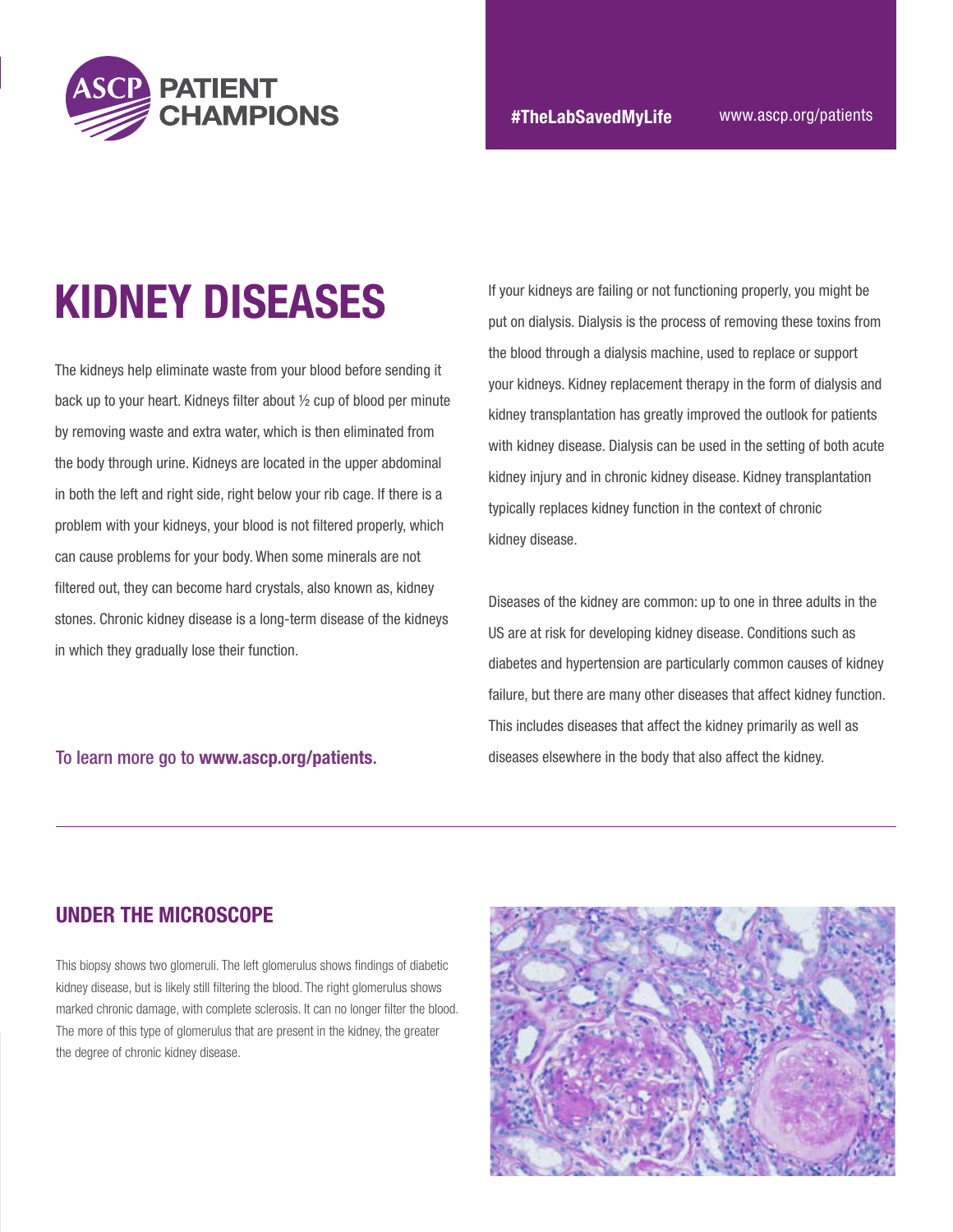#### LABORATORY TESTS RELATED TO KIDNEY DISEASES

There are numerous possible laboratory tests used every day in patients with kidney disease. Some assess basic aspects of kidney function, and help determine that there is acute or chronic kidney failure. Others are used to help identify the cause of the kidney disease. In all cases, however, both the decision about which tests to order and how to interpret the results must take place in the context of the clinical history and physical examination of the patient. Often the kidney doctor will examine the urine in the office using the microscope (urinalysis) and by means of dipstick testing. The results can also determine the need for additional testing, for example if there is blood or protein in the urine. Some of the most common lab tests are described here, but there are many other tests that are not covered. *\*Please note that reference ranges are set by individual laboratories for their specific populations so reference ranges might differ slightly.*

**Glomerular Filtration Rate (GFR):** This test detects how well kidneys are working by measuring the flow of filtered blood through the kidneys. A typical reference range for adults is between 90-120 mL/min/1.73m2.

**Urinalysis:** This test measures a number of substances in the urine, including infections. This test is important because the results can indicate a problem with the kidney or the prostate. This test looks at the number of red blood cells, white blood cells, bacteria, blood, crystals (which can become kidney stones), acidity, protein, glucose and bilirubin levels, which is a waste product created from breaking down old red blood cells.

Urine Protein: This test measures the amount of protein in the urine, which, if excessive, is termed proteinuria. This test is important because too much protein can indicate issues with the kidneys. Typical protein excretion is <150 mg/day.

Urine Culture: This test measures the presence of bacteria in the urine. This test is important because urine in the bladder is normally sterile, and presence of bacteria can indicate a urinary tract infection (UTI), which men can suffer from as well as women. Normal urine is free from bacteria in the bladder.

**Blood Urea Nitrogen (BUN):** This test measures the amount of nitrogen in your blood. This test is important because higher level can indicate kidney issues. A typical reference range for adults is between 7-20 mg/dL, through the ranges can vary based on your age.

**Serum Creatinine:** This test measures the level of creatine in your blood. Normally, kidneys filter our creatine, which is a waste product created through metabolism of both the muscle and of certain foods. This test is important because higher levels of creatine can indicate an issue with your kidneys. A typical reference range for adults is between 0.84 and 1.21 mg/dL. *Please note that the reference range for creatinine depends on a person's age, sex, body and muscle mass etc.*

**Creatinine Clearance:** This test measures how much creatinine your kidneys filtered. Through this test, creatine levels from your blood and your urine are compared. This test is important because it indicates how well the kidneys are functioning.

**Phosphorus:** This test measures the amount of phosphorus in your blood. Phosphorus is a mineral needed to build strong bones. This test is important because abnormal levels can indicate kidney disease. A typical reference range for adults is between 2.5 and 4.5 mg/dL.

**Calcium:** This test measures the amount of calcium in your blood. Calcium is important for strong bones, and for your muscles, nerves, and heart. This test is important because abnormal levels can indicate kidney disease. A typical reference range for adults is between 8.5 and 10.2 mg/dL.

**Microalbumin:** This test measures the presence of small amounts (hence, "micro") of albumin in the urine, which is a protein found in blood serum. Albumin is the main protein of blood plasma and it helps bind other minerals and hormones. When kidneys start to fail, a small amount of albumin begins to leak through which this test can detect. A typical reference range for adults is less than 30 mg. The ratio of this protein to creatinine in urine is used by your doctor to understand kidney function.

**Blood Glucose:** This test measures the amount of glucose in your blood. This test is important, because higher levels of glucose indicates diabetes. A typical fasting reference range for adults is less than 100 mg/dL.

**Uric Acid:** This test measures the uric acid in your blood or urine. Uric Acid is present in everyone's blood but higher levels can indicate kidney stones or other kidney-related diseases. A typical reference range for adults is around 1.9-8 mg/dL.

**Erythropoietin:** This test measures the volume of the erythropoietin hormone, which is mainly produced by the kidneys and helps create red blood cells. This test is important because erythropoietin controls red blood cell production. A typical reference range for adults from 3.7 to 36 IU/L.

#### ADDITIONAL LABORATORY TESTS RELATED TO CHRONIC KIDNEY DISEASE

(Urine) Albumin/Creatinine Ratio ((U)ACR): This test measures the presence of albumin in urine by dividing your albumin concentration by your creatinine concentration. This test is important because high levels of albumin can indicate kidney disease. A typical reference range for adults is less than 30mg/g.

Urine Protein to Creatinine Ratio (UP/CR): This test measures the protein being released in the urine through a test that divides your protein concentration by your creatinine concentration. Typical protein elimination is less than 0.2g/day. This test is important because abnormal levels can indicate kidney damage.

Parathyroid Hormone (PTH): This test measures the level of parathyroid hormone in the blood, a hormone produced by your four parathyroid glands. This test is important because helps find the cause of abnormal levels of calcium in the blood, which can lead to chronic kidney disease. A typical reference range for adults is between 10-65 pg/mL.



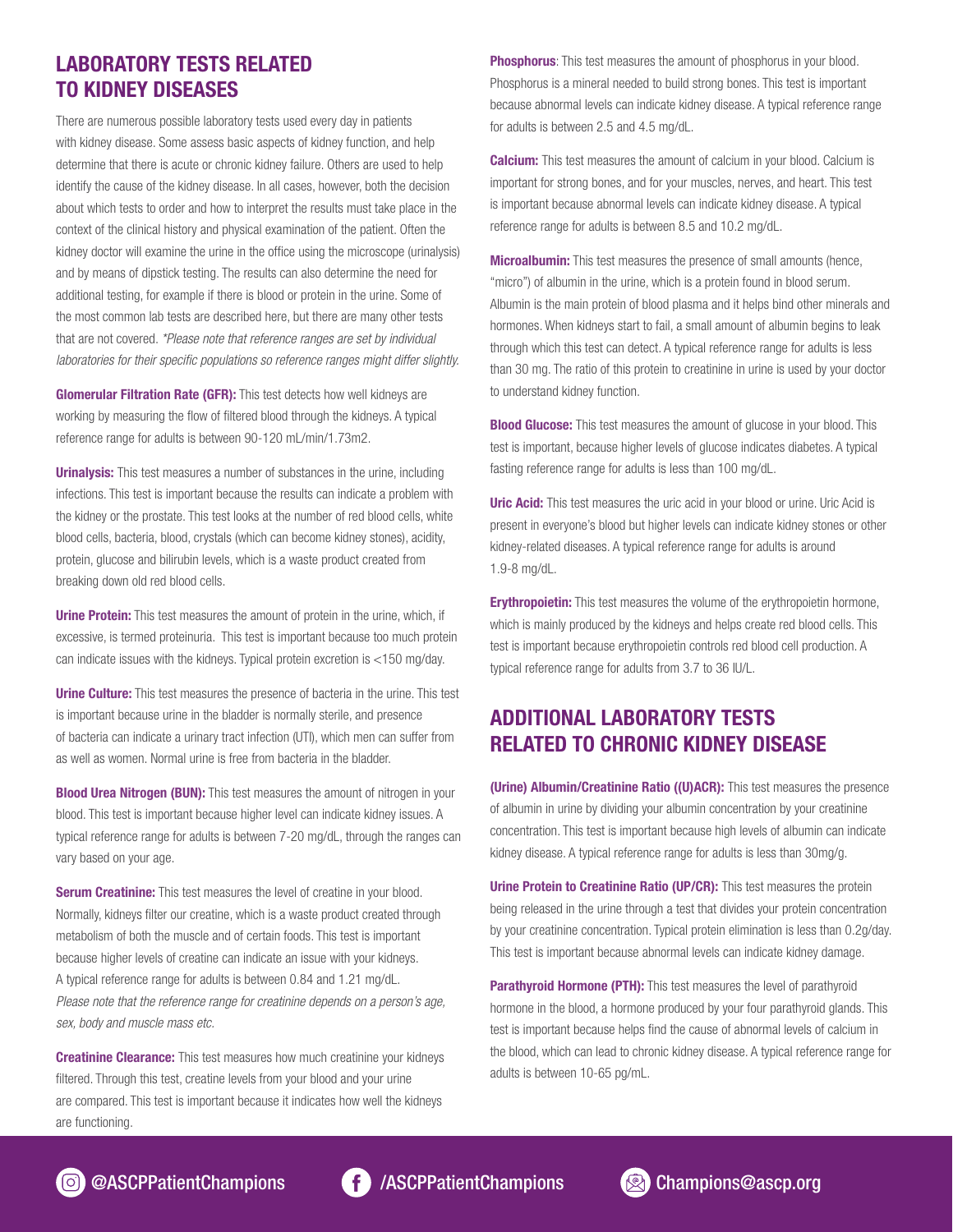### LAB RESULTS INDICATIVE TO CHRONIC KIDNEY DISEASE

Glomerular Filtration Rate (GFR): A score less than 60 for 3 consecutive months indicates kidney disease.

**Creatinine:** lab values persistently above the typical reference range for creatinine or a significant increase in creatinine

Urine Albumin to Creatinine Ratio (UACR): more than 30 mg/g

### LAB RESULTS ASSOCIATED WITH CHRONIC KIDNEY DISEASE

For some kidney diseases, a biopsy is essential for diagnosis. Kidney biopsy may be performed to determine the causes of acute or chronic kidney disease, as well as in patients who have blood or protein in the urine. The tissue is typically processed in three different ways, and examined with the light microscope, with the electron microscope at much higher power, and with a fluorescent light microscope after staining for immune deposits. Immune deposits are often the cause of disease of the glomeruli, and their assessment is often essential for the correct diagnosis.

#### KIDNEY TRANSPLANTS

When a compatible donor for a kidney is available, a person needing a new kidney can undergo kidney transplantation. When possible, doctors try to leave the two native kidneys when conducting a kidney transplant. The reason for this is because the kidneys are located in a place that is difficult to reach and doctors want to avoid avoid further surgery.. Instead, the new kidney is added in the pelvic area as shown in the image below. It is important to note that this can only be done if the two native kidneys do not have a disease that can spread or damage other organs.

### LAB TESTS INVOLVED IN KIDNEY TRANSPLANTS

**Cross-Matching:** This is a test performed before transplantation to help assess whether the donor organ will be compatible with the recipient.

#### Human Leukocyte Antigen (HLA):

HLA testing assesses the genes and antigens people have inherited. Testing is also done for anti-HLA antibodies that could case the transplant to fail. The purpose of this test is to align a donor up with the recipient to make sure that they have matching antigens to increase the chance of a successful transplant.



**Donor specific antibody (DSA) levels:** Elevated DSA levels may indicate that a form of rejection is occurring involving the patient's antibodies against the donor kidney. Additional support for a diagnosis of rejection can be obtained from examination of a kidney transplant biopsy.

Testing for BK/polyoma virus: Infection by BK/polyoma virus is very common, but in a patient who is immunosuppressed (such as a transplant patient), infection can cause significant damage to the transplanted kidney. Testing for the virus can be carried out in the blood or the urine, and if there is concern for infection, additional support for this diagnosis can be obtained from examination of a kidney transplant biopsy.

Kidney transplant biopsy: Biopsy of the transplant kidney is necessary to definitively diagnose rejection of the kidney, and to separate this from an infection or from other forms of kidney disease that cause kidney failure in the transplant.

### BLOOD TYPE COMPATIBILITY:

|           | 0- | $0+$ | B- | B+ | А- | A+ | AB- | AB+ |
|-----------|----|------|----|----|----|----|-----|-----|
| AB+       | ü  | ü    | ü  | ü  | ü  | ü  | ü   | ü   |
| AB-       | ü  |      | ü  |    | ü  |    | ü   |     |
| A+        | ü  | ü    |    |    | ü  | ü  |     |     |
| А-        | ü  |      |    |    | ü  |    |     |     |
| B+        | ü  | ü    | ü  | ü  |    |    |     |     |
| <b>B-</b> | ü  |      | ü  |    |    |    |     |     |
| 0+        | ü  | ü    |    |    |    |    |     |     |
| 0-        | ü  |      |    |    |    |    |     |     |

Donor's Blood Type

For more information and to get involved: www.ascp.org/patients

[Champions@ascp.org](mailto:Champions%40ascp.org?subject=)

[@ASCPPatientChampions](https://www.instagram.com/ascppatientchampions/) 



[/ASCPPatientChampions](https://www.facebook.com/ASCPPatientChampions/)

# #TheLabSavedMyLife